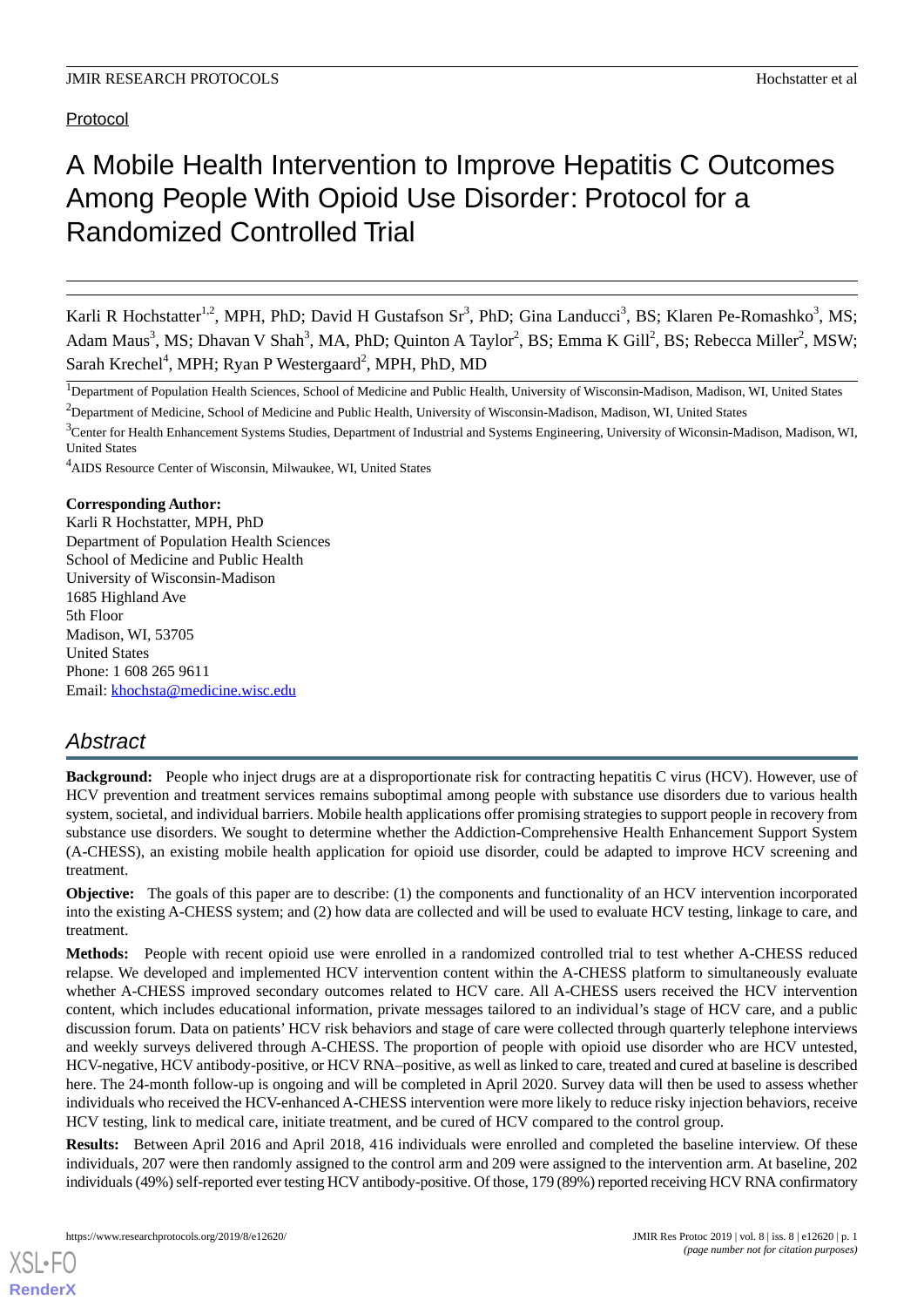testing, 134 (66%) tested HCV RNA–positive, 125 (62%) were linked to medical care and 27 (13%) were treated and cured of HCV. Of the remaining 214 individuals who had never tested HCV antibody–positive, 129 (31%) had tested HCV antibody–negative within the past year and 85 (20%) had not been tested within the past year.

**Conclusions:** The A-CHESS mobile health system allows for the implementation of a bundle of services as well as the collection of longitudinal data related to drug use and HCV care among people with opioid use disorders. This study will provide preliminary evidence to determine whether HCV-specific services embedded into the A-CHESS program can improve HCV outcomes for people engaged in addiction treatment.

**Trial Registration:** ClinicalTrials.gov NCT02712034; https://clinicaltrials.gov/ct2/show/NCT02712034 **International Registered Report Identifier (IRRID):** DERR1-10.2196/12620

(JMIR Res Protoc 2019;8(8):e12620) doi: [10.2196/12620](http://dx.doi.org/10.2196/12620)

#### **KEYWORDS**

mHealth; eHealth; hepatitis C virus; substance use; continuum of care

# *Introduction*

In 2017, the United States Department of Health and Human Services declared a public health emergency to address the opioid crisis. This state of emergency followed the release of various national reports estimating that, in 2016, 2.1 million people had an opioid use disorder [\[1\]](#page-7-0), 11.5 million people misused prescription opioids [\[1](#page-7-0)], 948,000 people used heroin [[1\]](#page-7-0), and 42,249 people died from overdosing on opioids [[2\]](#page-8-0), costing the United States approximately 504 billion dollars [[3\]](#page-8-1). Among the many devastating consequences of the opioid epidemic is the increase in prevalence of hepatitis C virus (HCV) through the sharing of injection equipment  $[4,5]$  $[4,5]$  $[4,5]$  $[4,5]$ . The estimated prevalence of HCV antibodies among people who inject drugs in the United States is 73% [\[6](#page-8-4)]. According to the Centers for Disease Control and Prevention (CDC), from 2004 to 2014 acute HCV increased by 400% among people aged 18-29 and by 325% among people aged 30-39, a trend that was highly correlated with the increase in opioid addiction treatment admissions observed during the same 11-year period [[7\]](#page-8-5).

Despite substantial advances in HCV treatment effectiveness and tolerability, use of prevention and treatment services remains low among people with substance use disorders due to various health system, provider, societal, and individual barriers [\[8](#page-8-6),[9\]](#page-8-7). An estimated 72% of young people who inject drugs and are living with HCV are unaware of their HCV infection [[10\]](#page-8-8), with only 31% of those diagnosed ever evaluated by an HCV specialist and only a further 8% receiving antiviral treatment [[11\]](#page-8-9). Few evidence-based strategies are available for improving engagement in HCV care for people with a history of injection drug use.

Stigma and discrimination, lack of access to the health care system, and complex health and social needs are among the many obstacles people with substance use disorders encounter that contribute to the observed low rates of engagement in health care compared to the general population [[12,](#page-8-10)[13](#page-8-11)]. Health related smartphone applications have increased in popularity for a variety of conditions [[14-](#page-8-12)[16](#page-8-13)], and there is a growing evidence base suggesting that they may have a role in supporting addiction treatment. They are able to both improve access to comprehensive health services as well as make recovery support, information, and monitoring available almost constantly [\[17,](#page-8-14)[18\]](#page-8-15).

 $XS$ -FO **[RenderX](http://www.renderx.com/)** The Addiction-Comprehensive Health Enhancement Support System (A-CHESS), developed at the University of Wisconsin, is a smartphone application designed to improve recovery from addiction by offering communication with peers and addiction experts, reminders and alerts to encourage therapeutic goals, individualized, addiction related, educational material, and other support services to patients. In a randomized controlled trial (RCT), A-CHESS was shown to reduce risky drinking days and enhance long term abstinence among people with alcohol use disorder, one-third of whom reported illicit drug use [\[18](#page-8-15),[19\]](#page-8-16). A-CHESS also reduced alcohol and opioid use in field tests with the Veterans Administration, drug courts, and among pregnant women in Appalachia [[20\]](#page-8-17).

Our research team previously designed and pilot tested another computerized intervention, called Hep-Net [[21\]](#page-8-18), to improve HCV-related outcomes among people who inject drugs and participate in harm reduction programs. The Hep-Net intervention targeted four different behavioral domains: (1) undergoing regular HCV screening; (2) using clean drug injection equipment; (3) overdose prevention; and (4) ceasing injection drug use [[21\]](#page-8-18). In the context of an active RCT of A-CHESS to prevent relapse in opioid use disorder [\[17](#page-8-14)], our team has integrated content and functionality developed for Hep-Net into the A-CHESS platform. The goals of this substudy are to determine whether HCV-specific services embedded into the A-CHESS program can reduce risky injection behaviors and increase the frequency of HCV testing, linkage to care, and treatment for people engaged in addiction treatment. This paper describes the study protocol implemented to achieve these goals.

# *Methods*

#### **Overall Objectives**

The goal of the parent RCT is to assess whether A-CHESS can prevent or delay relapse among people with opioid use disorder who are in early remission and receiving medication assisted treatment (MAT). Individuals with opioid use disorder from two addiction treatment centers in Massachusetts were randomly assigned in a 1:1 ratio to receive either MAT alone (control arm) or MAT and A-CHESS (experimental arm), stratifying on gender and site and balancing on age, level of care, and whether patients had prior substance use disorder treatment. Participants are followed for 24 months, a timeframe informed by prior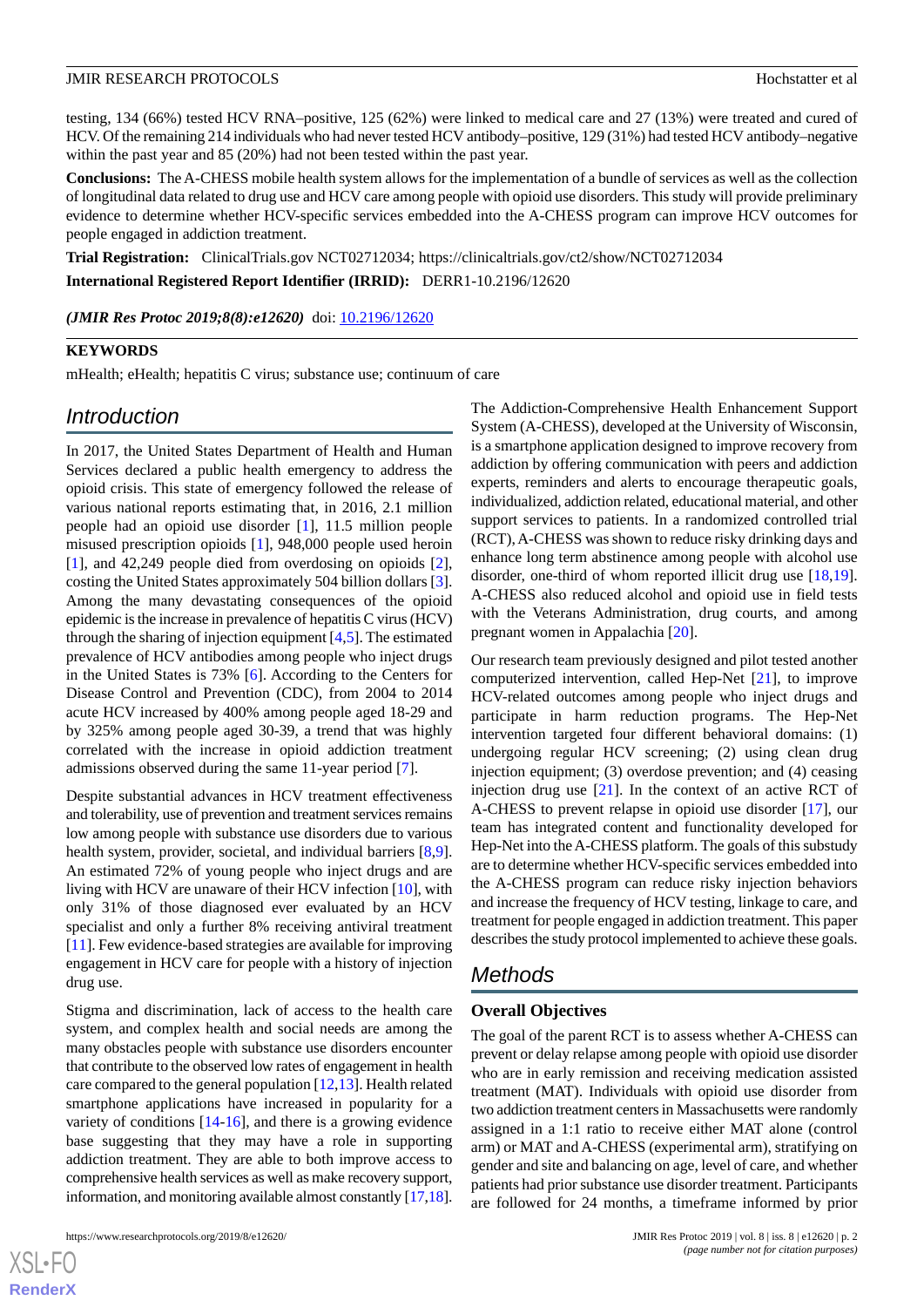research to assess the long-term impact of A-CHESS on addiction recovery with adequate power [\[18](#page-8-15)[,22](#page-8-19)-[24\]](#page-9-0). The study design, study population, recruitment, eligibility and screening process, and addiction-related services incorporated into A-CHESS have been described in the parent RCT's published protocol [\[17\]](#page-8-14). We developed and implemented HCV intervention content within the A-CHESS platform to simultaneously evaluate whether A-CHESS improves secondary outcomes related to HCV care. In this manuscript, we describe the components and functionality of the HCV intervention incorporated into the existing A-CHESS system and how data are collected and will be used to evaluate HCV testing, linkage to care, and treatment.

A-CHESS contains multiple services designed to address several types of challenges facing people who need treatment and prevention services for addiction. The services are organized around the components of self-determination theory, which postulates that self-motivation and well-being are a function of three innate psychological needs: competence, autonomy, and relatedness [\[25](#page-9-1)]. Key A-CHESS services addressing these needs include a call for help function, cognitive behavioral therapy boosters, a GPS location tracker, tailored coping support, a counselor dashboard, coach monitored discussion groups, and HIV or HCV services [[17\]](#page-8-14). A-CHESS provides a medium to disseminate educational information, opportunities to interact with peers and trained counselors, and a platform for collecting participant-level data. These existing features were utilized to collect data on patients' HCV risk behaviors and testing history, and deliver behavior change interventions tailored to the patient's self-reported stage of HCV care.

A variety of study team members have administrative access to the A-CHESS system (eg, coinvestigators, project managers, research assistants and addiction counselors), allowing them to view participant data and send individualized messages. A subset of the investigator team knowledgeable about HCV care (hereafter referred to as HCV research staff) were responsible for conducting the HCV substudy.

#### **HCV Intervention Content**

#### *The HCV Care Continuum Model*

All individuals with A-CHESS received the HCV intervention discussed in this manuscript. The HCV intervention utilizes three A-CHESS components: information dissemination, private messaging, and a discussion forum. The content delivered through these components was developed in consideration of the so-called HCV care continuum: the process of how this disease is ideally managed from prevention, HCV antibody (Ab) screening, HCV RNA confirmation, undergoing HCV evaluation by a medical provider (ie, linkage to care), treatment initiation, retention in care, and then to achieving a sustained virologic response (ie, cure) [\[26](#page-9-2)]. Acknowledging that A-CHESS participants may fall anywhere along this continuum, each of the three HCV intervention components provide information and support for all stages of care, making each component relevant to the entire study population.

#### *HCV Educational Information*

Significant gaps in knowledge of HCV have been reported among people who use drugs, including a lack of knowledge regarding transmission risks, symptoms and clinical markers, as well as treatment guidelines [\[27](#page-9-3)[-29](#page-9-4)]. Understanding that increasing knowledge of HCV is a critical component of public health interventions aimed at reducing the overall burden of HCV, educational materials were incorporated into the A-CHESS system. In addition to various topics related to opioid addiction and recovery, A-CHESS houses HCV-specific information pages that are freely navigable for users. Because injection drug use is also an important driver of the HIV epidemic, accounting for 9% of all new HIV infections [[9\]](#page-8-7), A-CHESS provides HIV information as well. This educational content, housed within the information tab of A-CHESS, provides answers to frequently asked questions and links to several fact sheets developed by the CDC ([Figure 1\)](#page-3-0). When selecting the option *Where can I get tested for HIV and Hepatitis C?*, A-CHESS users are provided with a list of screening and treatment centers near their place of residence, which is determined by the site at which they enrolled into the study. Links to CDC documents and fact sheets open a Web browser and users are warned that they are leaving the A-CHESS application. To increase awareness of this information and the frequency of views, HCV research staff often reference this content and provide direct links through posts on public discussion boards and private messaging conversations.

News articles related to the intersecting epidemics of opioid injections and infectious diseases are also posted on the information tab (eg, HCV outbreaks among people who inject drugs, the release of new pharmaceutical treatments, important policy changes, and so on). Videos from people affected by these epidemics and expert medical providers working in the field are also on A-CHESS and serve as a powerful means to disseminate information to A-CHESS users.

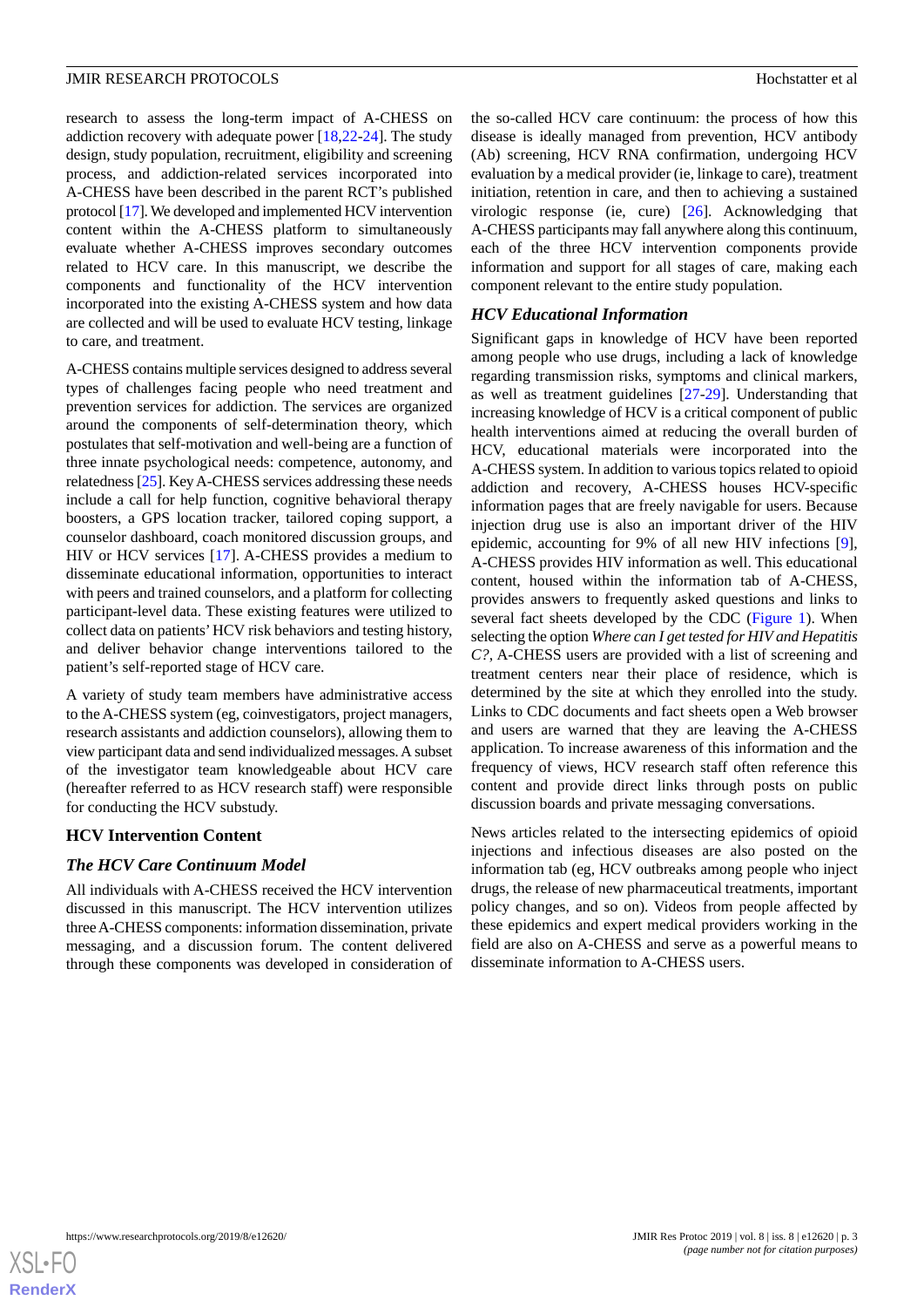<span id="page-3-0"></span>Figure 1. HCV and HIV educational information available on the information page of the A-CHESS app. HCV: hepatitis C virus; A-CHESS: Addiction-Comprehensive Health Enhancement Support System; CDC: Centers for Disease Control and Prevention.

| $\bigcap$ > HepC and HIV                                                       | <b>MENU</b> |
|--------------------------------------------------------------------------------|-------------|
| Go Back                                                                        |             |
| <b>HepC and HIV</b><br><b>Questions &amp; Answers</b>                          |             |
| Should I get tested for hepatitis C and HIV?                                   | ⋟           |
| How is drug use and HIV related?                                               | ⋟           |
| How is hepatitis C spread among people who use drugs?                          | ⋟           |
| Where can I get tested for HIV and hepatitis C?                                | ⋟           |
| How can hepatitis C and HIV be prevented if I am still injecting drugs?        | ⋗           |
| What is hepatitis C and HIV treatment like?                                    | ⋟           |
| Can someone get re-infected with hepatitis C?                                  |             |
| Does injecting put you at risk for other types of hepatitis?                   | ⋟           |
| Links                                                                          |             |
| Viral Hepatitis - CDC Recommendations for Specific Populations and<br>Settings |             |
| HIV and Injection Drug Use Fact Sheet                                          |             |
| Hepatitis C and Injection Drug Use Fact Sheet                                  |             |
| <b>HIV Testing Information</b>                                                 | ⋟           |
| <b>Hepatitis C testing Information</b>                                         |             |
| Prophylaxis (PreP) for high-risk individuals                                   | ⋟           |

#### *Private Messaging*

Mobile health messaging interventions, such as texting, present promising strategies to increase engagement in health care. These interventions may serve a variety of purposes, including reminders, alerts, education, motivation, and prevention. A large body of literature exists that demonstrates the effectiveness of text message interventions on health outcomes, including the intent to obtain and complete the HPV vaccination series [[30](#page-9-5)[-32](#page-9-6)], uptake of HIV testing [\[33](#page-9-7)-[35\]](#page-9-8), improved knowledge of sexually transmitted infections (STIs) [\[36](#page-9-9)], and increased attendance at HIV appointments [[33](#page-9-7)[,37](#page-9-10),[38\]](#page-9-11). Although receiving information on HCV and other STIs through text messages has generally been well-accepted by patients [[39-](#page-9-12)[41\]](#page-9-13), the effectiveness of mobile health messaging interventions on HCV care engagement have not been well studied. A-CHESS provides a private messaging service that functions very similarly to the standard texting application provided by smartphones, in which users may share content that is visible only to one or more intended recipients. Participants may opt in to receive automated (push) notifications on their smartphones when a private message is received in A-CHESS, when another user posts in a public discussion forum, or both.

HCV research staff use the private messaging feature to send messages related to goals associated with the HCV care continuum. To create a systematic approach for these private conversations, a manual was developed so that individuals in

the same HCV stage of care receive the same initial message. Subsequent messages are then guided by each individual's unique response, but towards the same goal of helping each individual advance appropriately along the HCV care continuum. Participants received a minimum of 3 private messages from HCV research staff. When participants responded using the private messaging platform, the HCV research team received an automated e-mail warning them of the new message. This prompted staff to log into A-CHESS and respond at their earliest convince. When staff did not receive a response from the participant, a standardized follow-up message was sent approximately 1 month later.

Because eligibility criteria did not specify a method of opioid use, there are many participants who have not engaged in any injection risk behaviors. If an individual shares that they have never injected drugs and does not believe they are at risk of HCV, research staff express an understanding of their low risk, share information on other means of transmission (eg, sexual contact, tattoos and piercing, and so on), encourage continued preventative actions, recommend one-time testing, and direct them to the educational content to ensure they have information to protect themselves from contracting HCV. Research staff also reference the baseline survey, discussed below, to assess each participant's date of birth. If the participant's date of birth is between 1945 and 1965, the CDC recommendation for all baby boomers to receive a one-time HCV test is shared [[42\]](#page-9-14).

```
XSL•FO
RenderX
```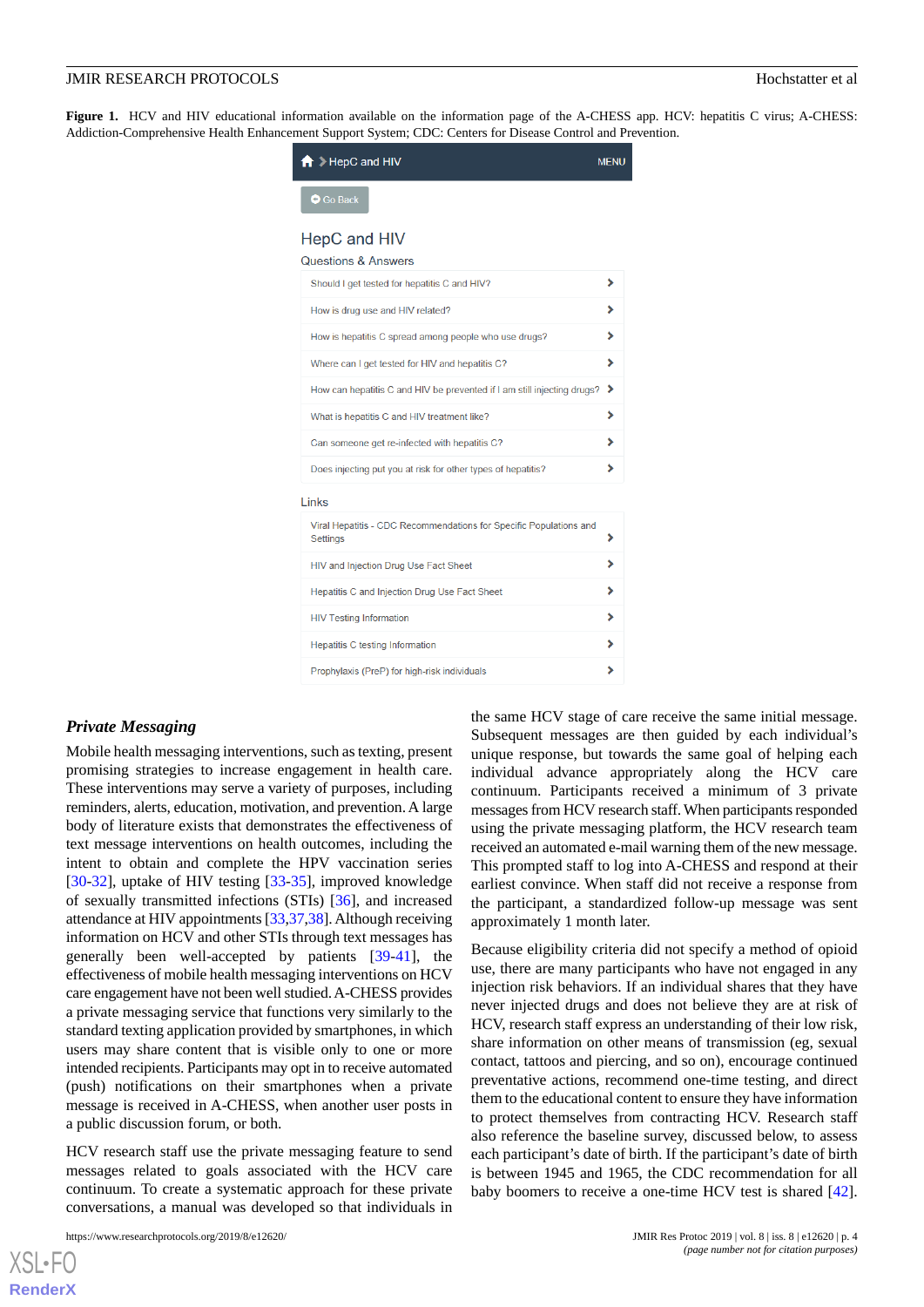Individuals who report being diagnosed with HCV can pose questions to HCV research staff who are familiar with treatment resources in their community. A coinvestigator (an infectious disease physician) maintains a user account, through which they can share health information of general interest to the group and respond to participants' nonurgent health questions related to HCV testing and treatment options.

#### *Discussion Boards*

Peer-based education has been shown to be an effective method for reducing risky injection behaviors and preventing HIV transmission [\[43](#page-9-15)[-45](#page-10-0)], as well as enhancing HCV treatment knowledge and initiation [\[46](#page-10-1),[47\]](#page-10-2). A-CHESS contains several discussion boards to foster communication of different educational and emotional content. Discussion boards allow users to create and view messages that are accessible to all or only to a subset of study participants. A public group provides a forum for participants to share experiences and engage in conversations on general topics. Separate, treatment specific discussion groups allow participants to interact with other individuals receiving similar forms of MAT, including methadone, buprenorphine, or injectable naltrexone. In these groups, participants are encouraged to discuss experiences that may be specific to their form of MAT, such as side effects, dosage, and adherence challenges. A third public discussion board, named Staying Healthy, is dedicated to discussions surrounding HCV. A-CHESS users use this board to ask infectious disease related questions, share HCV treatment experiences, and discuss barriers to both testing and treatment. HCV research staff also engage in these conversations to remind A-CHESS users of the importance of being tested for HCV, encourage healthy behaviors, and stimulate discussion related to such topics. Upon study enrollment, A-CHESS users create a username of their choice, allowing them to choose an anonymous name that is unidentifiable if that makes them more comfortable when participating in these public discussions. All public discussion threads are monitored regularly by two project managers for appropriate use.

#### **Functionality for Providers**

The Moderator Dashboard provides a snapshot to study personnel of key metrics for each study participant, including their treatment center, date of enrollment, HCV status, when they last logged onto the app, A-CHESS use for the past 30 days, the past 25 private messages exchanged between the

participant and study personnel, and whether or not the participant viewed the study personnel's most recently delivered private message. Private messages may also be sent directly from the moderator dashboard. Having this information readily available on one screen allows HCV research staff to quickly deliver private messages while accounting for contextual characteristics that are not displayed on the private messaging platform. Staff can use this dashboard to sort and view participants according to who they most or least recently privately messaged, who was most or least recently active on the app, and other individual characteristics. Participants can also be sorted according to their stage in the HCV care continuum in order to facilitate sending private messages in a systematic way. For example, an HCV research staff member could choose to only view study participants classified as HCV-untested, and then send a private message to each individual encouraging testing.

#### **Data Collection Tools**

### *Baseline Study Assessment and Quarterly Telephone Interviews*

Baseline questionnaires with both intervention and control participants were conducted over the phone by two study coordinators at the University of Wisconsin-Madison. Information collected at baseline included demographic items, opiate use history, chronic pain, comorbid conditions, and HCV status. Participants were asked at baseline whether they had ever been tested for HCV, as well as the date and result of their last test. If the results from this test were positive, linkage to care and HCV treatment initiation and completion were assessed. Participants were then assigned a baseline stage of HCV care using the logic outlined in [Figure 2.](#page-5-0) Time since last HCV test, whether they had injected drugs since their last test, and if they did not know the answer to questions was taken into consideration when assigning stages of HCV care (see [Multimedia Appendix 1\)](#page-7-1). Individuals were also considered HCV-untested if they had not been tested in the past year, if they did not know whether they have ever been tested, or if they had reported injecting drugs since their last HCV test. Both intervention and control participants also received calls from the same two study coordinators quarterly, at months 4, 8, 12, 16, 20 and 24. Follow-up interview questions assessed the same domains as the baseline questionnaire, allowing for the recognition of changes over time.

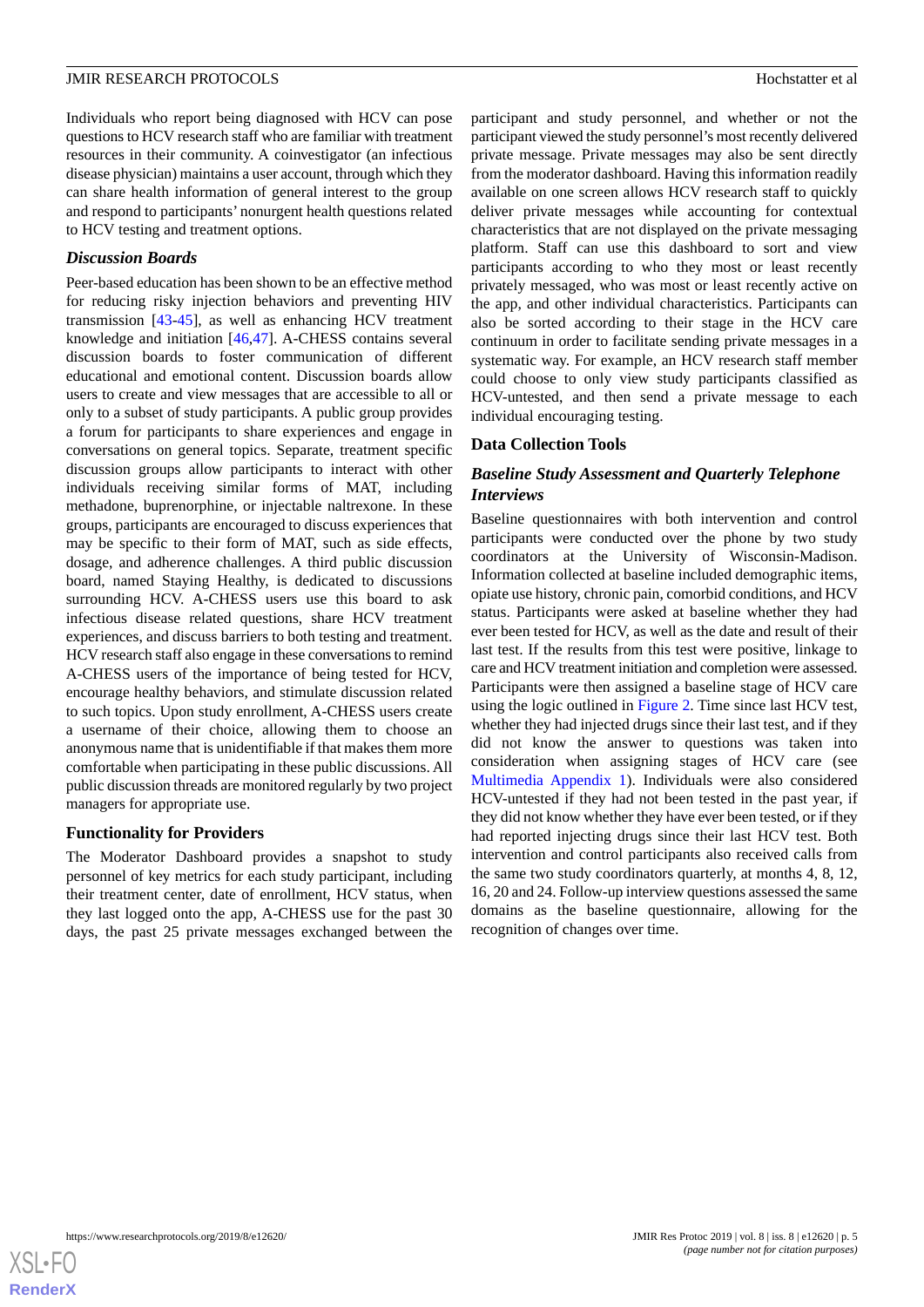<span id="page-5-0"></span>**Figure 2.** Questions (in white boxes) asked during the baseline interview that inform the assignment of an HCV stage of care (in black boxes). "a" indicates that individuals were also considered HCV-Untested if they had not been tested in the past year, if they did not know whether they have ever been tested, or if they had reported injecting drugs since their last HCV test. HCV: hepatitis C virus; Ab: antibody.



#### *Weekly Check-In Surveys*

In addition to the baseline and quarterly telephone interviews, intervention participants completed short electronic surveys delivered weekly through the A-CHESS app. The brief addiction monitor (BAM) [\[48](#page-10-3)], adapted for the smartphone interface using visual analog scales, provided the foundation for weekly assessments of general health status, mood, social support, MAT adherence, and progress with addiction recovery. In addition to these determinants of health, the weekly check-in captured HCV information which could be used to measure progression through the entire sequence of the HCV care continuum and the speed at which individuals received appropriate follow-up testing, got linked to medical care, initiated treatment, and were cured. Logic incorporated into the server back-end of the A-CHESS system was designed to deliver HCV-related questions for the first weekly survey according to the baseline stage of care the participants were assigned during the initial telephone interview. It then updated the HCV stage based on answers to the weekly survey (see [Multimedia Appendix 2](#page-7-2)) and delivered subsequent weekly survey questions according to the newly assigned stage of HCV care. This logic ensured that individuals who previously tested negative for HCV and who continued to engage in risky injection behaviors were asked to repeat testing on a regular basis.

#### **Data Analysis**

We used data provided during the baseline telephone interviews to characterize the HCV continuum of care for all participants at the time of enrollment.

The effectiveness of this HCV intervention within the A-CHESS framework will be assessed upon completion of the 24-month follow-up. Four primary outcomes will be examined: undergoing HCV testing, linking to HCV medical care, initiating HCV treatment, and achieving a sustained virologic response. The quarterly telephone interviews, conducted by both intervention and control arms, allows for accurate comparisons between groups. We will conduct four separate binomial logistic regression analyses to assess whether individuals who received A-CHESS were more likely to achieve each of the primary outcomes by 24 months compared to those who did not receive A-CHESS, using an intention-to-treat approach and adjusting for the baseline stage of HCV care. The weekly survey information will allow for a more time-sensitive estimate of the rates at which individuals who use A-CHESS advance along the HCV care continuum.

Upon study completion, the frequency that different HCV components were utilized will also be analyzed to assess how each component is related to improved HCV outcomes among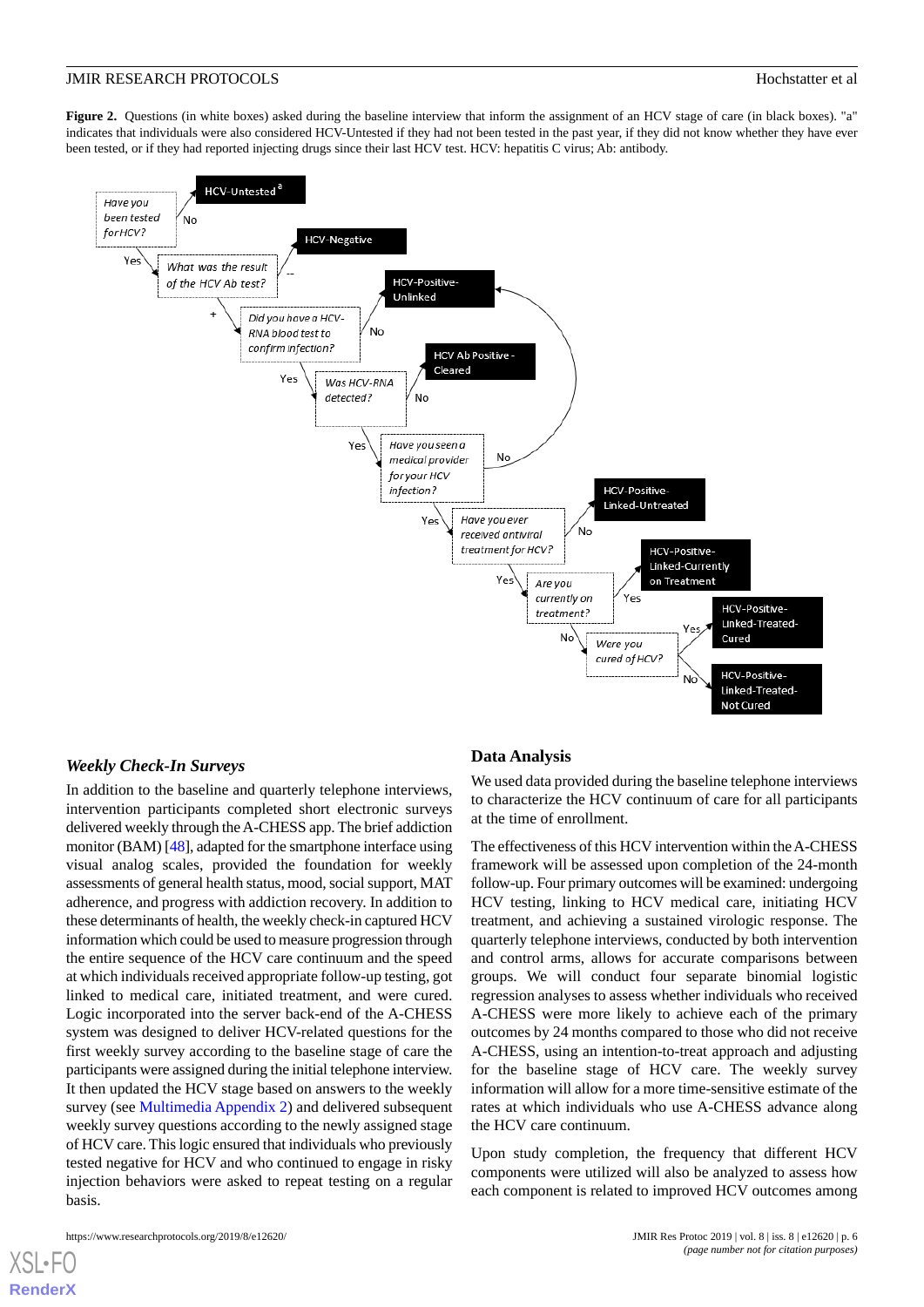A-CHESS participants. This will allow us to understand the effectiveness of the educational information section, private messaging platform, and public discussion forums individually, as well as estimate the time elapsed between accessing different A-CHESS services and achieving HCV outcomes. Furthermore, although the weekly surveys and quarterly telephone interviews serve as data collection tools, there may be an intervention effect by reminding people to get tested, see a medical provider, and initiate and adhere to treatment. Whether these data collection tools had an intervention effect will be measured by comparing those who did and did not complete the surveys. Understanding the effectiveness of intervention components will inform future, more efficient A-CHESS models.

# *Results*

<span id="page-6-0"></span>Participant recruitment occurred during the first 2 years of the study, between April 2016 and April 2018. During this period, 416 individuals were enrolled and completed the baseline

Table 1. Hepatitis C virus continuum of care at baseline (N=416).

survey. Then, 207 were randomly assigned to the control group and 209 were assigned to receive A-CHESS. The 24-month follow-up of enrolled participants is expected to continue until April 2020.

At baseline, 202 individuals (49%) reported ever testing HCV Ab-positive. Of those, 179 (89%) reported receiving HCV RNA confirmatory testing, of which 134 (75%) tested HCV RNA–positive. Among those who reported testing HCV RNA–positive, 125 (93%) reported seeing a medical provider and 27 (20%) had received HCV treatment and achieved a sustained virologic response [\(Table 1](#page-6-0)). Of the remaining 214 individuals who had never tested HCV Ab-positive, 129 (60%) individuals reported testing HCV Ab-negative within the past year and 85 (40%) reported not being tested within the past year.

Four (1%) individuals were HIV-positive at the time of study enrollment. All four individuals were on antiretroviral medications and reported strong adherence.

| HCV <sup>a</sup> status              | $n$ (%)  |
|--------------------------------------|----------|
| Tested HCV Ab <sup>b</sup> -positive | 202(49)  |
| <b>Tested HCV RNA-positive</b>       | 134 (75) |
| Saw a medical provider               | 125(93)  |
| Received HCV treatment               | 27(20)   |
| Not tested HCV Ab-positive           | 214(51)  |
| HCV Ab-negative                      | 129(60)  |
| Not tested                           | 85(40)   |

<sup>a</sup>HCV: hepatitis C virus <sup>b</sup>Ab: antibody

# *Discussion*

#### **Overview**

The overall goal of this novel mobile health system is to support individuals recovering from opioid addiction and improve screening, linkage to care, and treatment rates for HCV, the most common infectious disease burdening people who have a history of opioid use disorder [\[49](#page-10-4)]. Baseline data collected from the complete study cohort reveals that nearly half of all study participants (49%) have tested HCV Ab-positive, while few are receiving treatment. An additional 20% of the study population had not been screened for HCV in the past year. These results demonstrate the strong need for HCV screening and treatment interventions among people with opioid use disorders and assures us that this intervention is being implemented among a population with significant potential to benefit. The overall impact that this innovative mobile health system has on HCV-related outcomes will be assessed after 24 months of follow-up interviews and weekly check-in surveys have been collected.

A prior study that examined provider and staff perceptions of A-CHESS implementation identified several facilitating factors

[XSL](http://www.w3.org/Style/XSL)•FO **[RenderX](http://www.renderx.com/)**

of implementation that also served as important strategies for the implementation of the HCV intervention. Among these factors was the creation of a dedicated internal HCV team with clear roles and responsibilities to lead implementation, the orientation of clients to the content early to build awareness and interest, and the building of a separate discussion forum to stimulate conversation on HCV and build client engagement. These authors also highlighted the importance of collaborating with the mobile app development team to address technical issues [\[50](#page-10-5)]. Our close collaboration and weekly meetings with the app development team was crucial for rapidly responding to early implementation issues related to the survey logic and manually changing a participant's assigned stage of HCV care based on private messaging conversations.

#### **Limitations**

The generalizability of this study may be limited because participant recruitment was restricted to two addiction treatment centers in the state of Massachusetts. In Massachusetts, fee-for-service and managed care organizations do not have any liver damage, sobriety, or prescriber restrictions [[51\]](#page-10-6). The effect of A-CHESS on HCV outcomes in states with more restricted treatment access may be limited and should be studied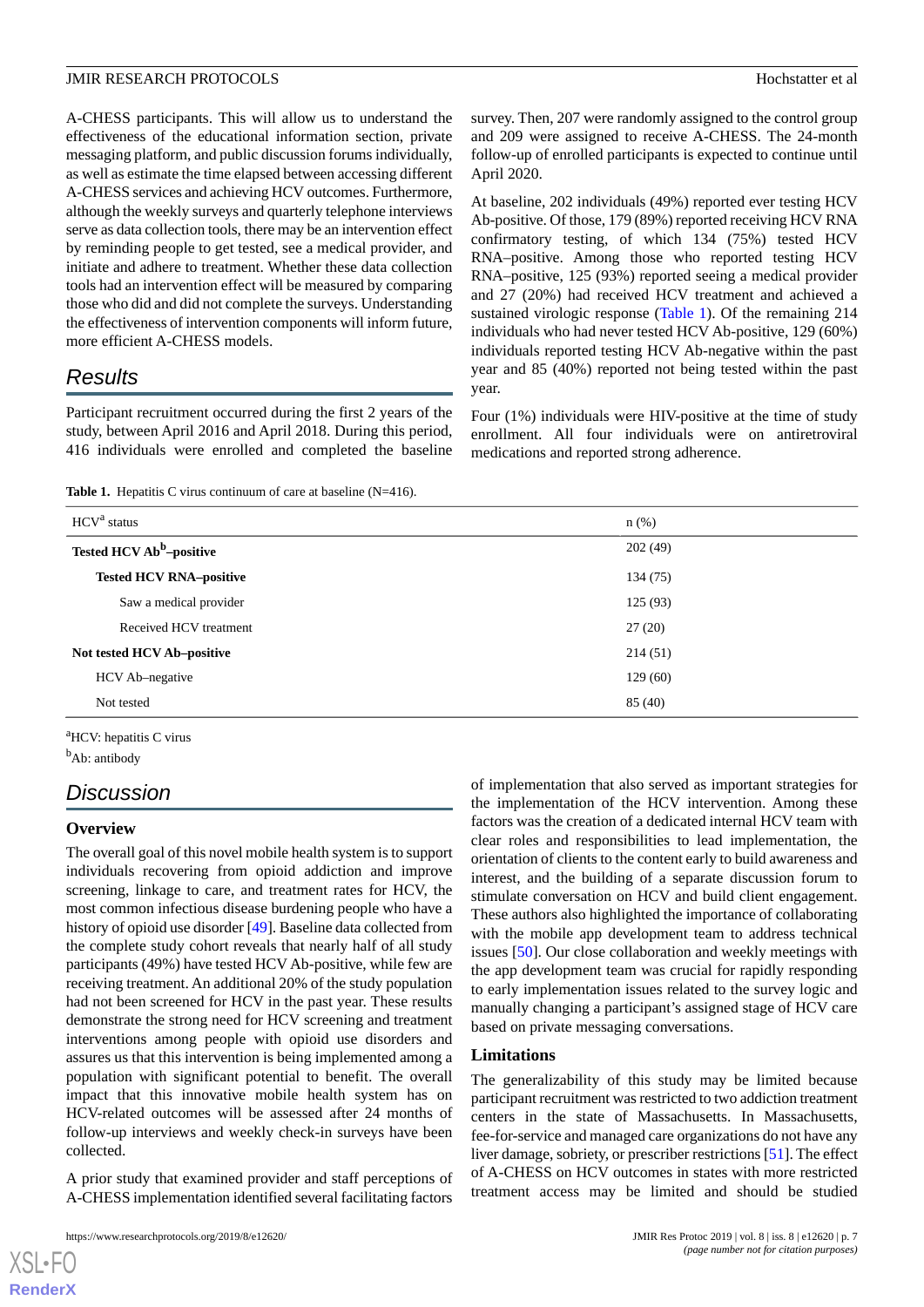independently. Generalizability is also limited to individuals actively and newly engaged in treatment for opioid use disorder. Upon study completion, changes along the HCV care continuum can be compared across subgroups of participants receiving methadone, injectable naltrexone, and buprenorphine, but cannot be compared to individuals receiving no or other treatment regimens, those suffering from other forms of substance abuse, or those at other stages in addiction recovery.

Another limitation of this study is the use of self-reported stages of HCV care. Confusion regarding modes of transmission, the natural history of HCV infection, and interpretation of different HCV tests is common [[27](#page-9-3)[-29](#page-9-4),[52\]](#page-10-7). In an effort to capture these uncertainties, survey responses allowed individuals to select *I don't know* as an answer choice to HCV questions (See the [Multimedia Appendix 1](#page-7-1)).

At the time of the baseline assessment, 93% of HCV RNA–positive individuals reported they had seen a medical provider for HCV, a level substantially higher than what had been reported in prior studies [\[26](#page-9-2),[53,](#page-10-8)[54](#page-10-9)]. Because the survey questions did not specifically ask whether participants saw a provider specifically to discuss starting HCV treatment, our study may overestimate true linkage to HCV care. Future studies should specify details of the clinical encounter that are of interest. Fortunately, the quarterly follow-up surveys do ask if individuals have received any tests to determine whether they

have evidence of liver disease, and these responses will allow us to estimate whether or not individuals received some clinical evaluation to assess their candidacy for HCV treatment after enrollment.

Several intrapersonal characteristics of an individual that are not measured through A-CHESS may influence engagement in care. For example, self-control, organization, and self-awareness are all facets of conscientiousness believed to influence engagement in healthcare [\[55\]](#page-10-10). Additionally, responses to mobile health interventions are not expected to be uniform across the study population as individuals differ significantly in their ability and willingness to engage in online communication, a construct that is difficult to measure.

#### **Conclusion**

The A-CHESS mobile health system allows for the implementation of a bundle of services and the collection of longitudinal data related to drug use and HCV care among people with opioid use disorders. This study will contribute novel data to better understand whether mobile health applications can support the complex health needs of people affected by the intersecting epidemics of opioid addiction and HCV infection. If effective, this mobile health application has the potential to improve HCV-related outcomes among hard to reach populations that are often disengaged from health care.

#### **Acknowledgments**

The authors acknowledge and appreciate the commitments of A-CHESS study participants and staff. This study was funded by the National Institute on Drug Abuse (R01-DA040449). KRH receives support from the Lifespan/Brown Criminal Justice Research Program on Substance Use, HIV, and Comorbidities, funded by the National Institutes of Health/National Institute on Drug Abuse (R25-DA037190).

#### <span id="page-7-1"></span>**Conflicts of Interest**

DG has a shareholder interest in CHESS Mobile Health, a small business that develops Web-based health care technology for patients and family members. All other authors declare that they have no competing interests.

#### <span id="page-7-2"></span>**Multimedia Appendix 1**

How to assign participants to initial HCV stage based on baseline questionnaire.

[[DOCX File, 18KB-Multimedia Appendix 1](https://jmir.org/api/download?alt_name=resprot_v8i8e12620_app1.docx&filename=fc91affe30ee185b4012bfebb4121a47.docx)]

#### **Multimedia Appendix 2**

How update HCV stages based on weekly check-in questions.

[[DOCX File, 18KB-Multimedia Appendix 2](https://jmir.org/api/download?alt_name=resprot_v8i8e12620_app2.docx&filename=7223d8b2cdc8e98b2f1b54e9bacef739.docx)]

#### <span id="page-7-0"></span>**Multimedia Appendix 3**

Peer-reviewer report from the National Institute on Drug Abuse.

[[PDF File \(Adobe PDF File\), 602KB-Multimedia Appendix 3\]](https://jmir.org/api/download?alt_name=resprot_v8i8e12620_app3.pdf&filename=4e6c76cd74aa457ff02383400eab4f34.pdf)

#### **References**

[XSL](http://www.w3.org/Style/XSL)•FO **[RenderX](http://www.renderx.com/)**

1. Substance Abuse and Mental Health Services Administration (SAMHSA). 2017. Key substance use and mental health indicators in the United States: Results from the 2016 National Survey on Drug Use and Health URL[:https://www.samhsa.gov/](https://www.samhsa.gov/data/sites/default/files/NSDUH-FFR1-2016/NSDUH-FFR1-2016.htm) [data/sites/default/files/NSDUH-FFR1-2016/NSDUH-FFR1-2016.htm](https://www.samhsa.gov/data/sites/default/files/NSDUH-FFR1-2016/NSDUH-FFR1-2016.htm)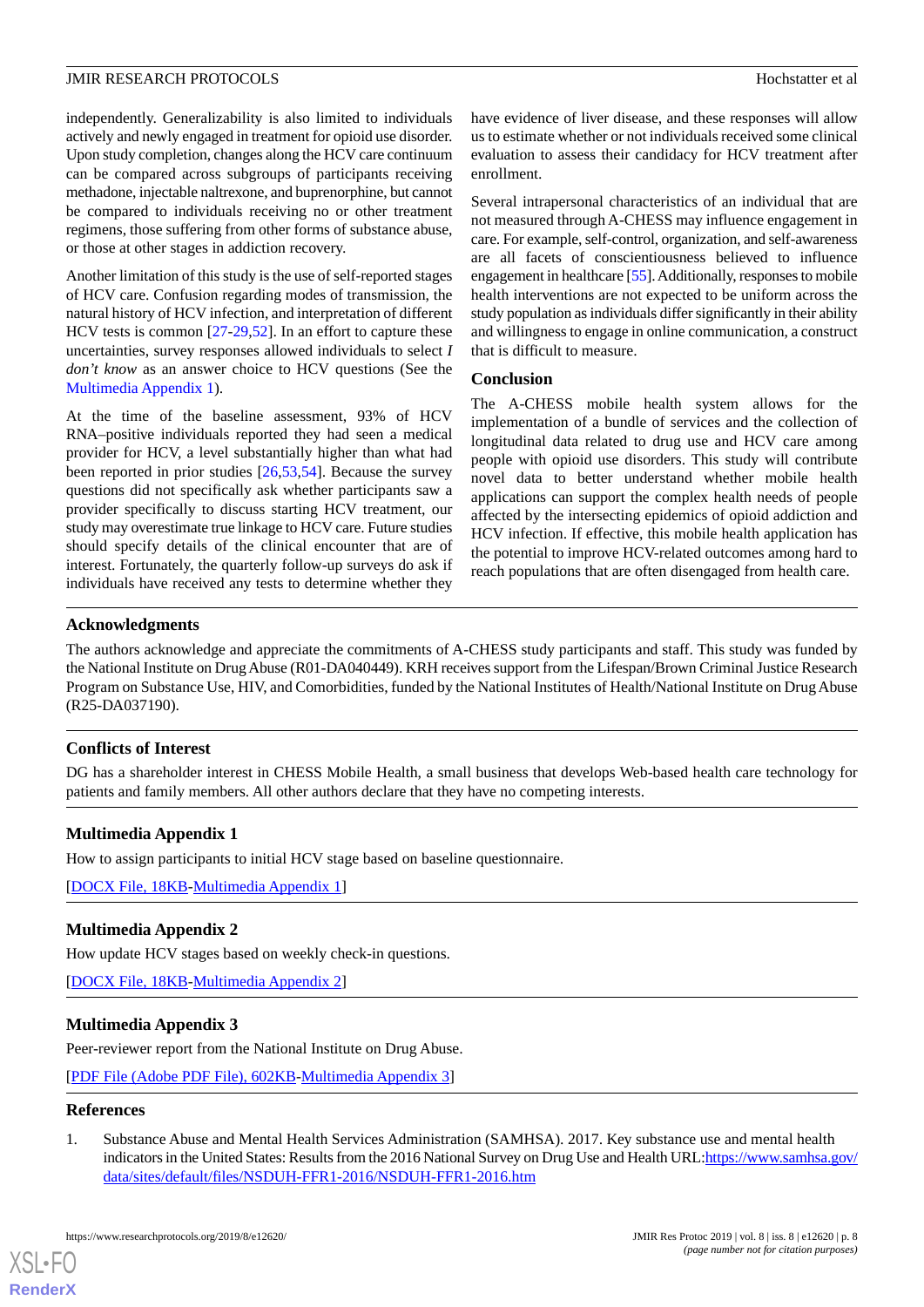- <span id="page-8-0"></span>2. Seth P, Scholl L, Rudd RA, Bacon S. Overdose Deaths Involving Opioids, Cocaine, and Psychostimulants - United States, 2015-2016. MMWR Morb Mortal Wkly Rep 2018 Mar 30;67(12):349-358 [\[FREE Full text](https://dx.doi.org/10.15585/mmwr.mm6712a1)] [doi: [10.15585/mmwr.mm6712a1\]](http://dx.doi.org/10.15585/mmwr.mm6712a1) [Medline: [29596405](http://www.ncbi.nlm.nih.gov/entrez/query.fcgi?cmd=Retrieve&db=PubMed&list_uids=29596405&dopt=Abstract)]
- <span id="page-8-1"></span>3. The Council of Economic Advisers. The White House. 2017. The Underestimated Cost of the Opioid Crisis URL:[https:/](https://www.whitehouse.gov/sites/whitehouse.gov/files/images/The%20Underestimated%20Cost%20of%20the%20Opioid%20Crisis.pdf) [/www.whitehouse.gov/sites/whitehouse.gov/files/images/](https://www.whitehouse.gov/sites/whitehouse.gov/files/images/The%20Underestimated%20Cost%20of%20the%20Opioid%20Crisis.pdf)
- <span id="page-8-2"></span>[The%20Underestimated%20Cost%20of%20the%20Opioid%20Crisis.pdf](https://www.whitehouse.gov/sites/whitehouse.gov/files/images/The%20Underestimated%20Cost%20of%20the%20Opioid%20Crisis.pdf)
- <span id="page-8-3"></span>4. Conrad C, Bradley HM, Broz D, Buddha S, Chapman EL, Galang RR, Centers for Disease Control and Prevention (CDC). Community Outbreak of HIV Infection Linked to Injection Drug Use of Oxymorphone--Indiana, 2015. MMWR Morb Mortal Wkly Rep 2015 May 01;64(16):443-444 [[FREE Full text](https://www.cdc.gov/mmwr/preview/mmwrhtml/mm6416a4.htm)] [Medline: [25928470](http://www.ncbi.nlm.nih.gov/entrez/query.fcgi?cmd=Retrieve&db=PubMed&list_uids=25928470&dopt=Abstract)]
- <span id="page-8-4"></span>5. Centers for Disease Control and Prevention. NCHHSTP Newsroom. 2017. Increase in hepatitis C infections linked to worsening opioid crisis URL[:https://www.cdc.gov/nchhstp/newsroom/2017/hepatitis-c-and-opioid-injection-press-release.](https://www.cdc.gov/nchhstp/newsroom/2017/hepatitis-c-and-opioid-injection-press-release.html) [html](https://www.cdc.gov/nchhstp/newsroom/2017/hepatitis-c-and-opioid-injection-press-release.html)
- <span id="page-8-5"></span>6. Nelson PK, Mathers BM, Cowie B, Hagan H, Des Jarlais D, Horyniak D, et al. Global epidemiology of hepatitis B and hepatitis C in people who inject drugs: results of systematic reviews. Lancet 2011 Aug 13;378(9791):571-583 [[FREE Full](http://europepmc.org/abstract/MED/21802134) [text](http://europepmc.org/abstract/MED/21802134)] [doi: [10.1016/S0140-6736\(11\)61097-0\]](http://dx.doi.org/10.1016/S0140-6736(11)61097-0) [Medline: [21802134](http://www.ncbi.nlm.nih.gov/entrez/query.fcgi?cmd=Retrieve&db=PubMed&list_uids=21802134&dopt=Abstract)]
- <span id="page-8-6"></span>7. Zibbell JE, Asher AK, Patel RC, Kupronis B, Iqbal K, Ward JW, et al. Increases in Acute Hepatitis C Virus Infection Related to a Growing Opioid Epidemic and Associated Injection Drug Use, United States, 2004 to 2014. Am J Public Health 2018 Feb;108(2):175-181. [doi: [10.2105/AJPH.2017.304132](http://dx.doi.org/10.2105/AJPH.2017.304132)] [Medline: [29267061\]](http://www.ncbi.nlm.nih.gov/entrez/query.fcgi?cmd=Retrieve&db=PubMed&list_uids=29267061&dopt=Abstract)
- <span id="page-8-7"></span>8. Mehta S, Genberg B, Astemborski J, Kavasery R, Kirk G, Vlahov D, et al. Limited Uptake of Hepatitis C Treatment among Injection Drug Users. Journal of community health 2008;33(3):126-133. [Medline: [18165889\]](http://www.ncbi.nlm.nih.gov/entrez/query.fcgi?cmd=Retrieve&db=PubMed&list_uids=18165889&dopt=Abstract)
- <span id="page-8-8"></span>9. Centers for Disease Control and Prevention. HIV/AIDS. 2018. HIV Among People Who Inject Drugs URL:[https://www.](https://www.cdc.gov/hiv/group/hiv-idu.html) [cdc.gov/hiv/group/hiv-idu.html](https://www.cdc.gov/hiv/group/hiv-idu.html)
- <span id="page-8-9"></span>10. Hagan H, Campbell J, Thiede H, Strathdee S, Ouellet L, Kapadia F, et al. Self-reported hepatitis C virus antibody status and risk behavior in young injectors. Public Health Rep 2006;121(6):710-719. [doi: [10.1177/003335490612100611](http://dx.doi.org/10.1177/003335490612100611)] [Medline: [17278406](http://www.ncbi.nlm.nih.gov/entrez/query.fcgi?cmd=Retrieve&db=PubMed&list_uids=17278406&dopt=Abstract)]
- <span id="page-8-10"></span>11. Iversen J, Grebely J, Catlett B, Cunningham P, Dore G, Maher L. Estimating the cascade of hepatitis C testing, care and treatment among people who inject drugs in Australia. Int J Drug Policy 2017;47:77-85. [doi: [10.1016/j.drugpo.2017.05.022](http://dx.doi.org/10.1016/j.drugpo.2017.05.022)] [Medline: [28578863](http://www.ncbi.nlm.nih.gov/entrez/query.fcgi?cmd=Retrieve&db=PubMed&list_uids=28578863&dopt=Abstract)]
- <span id="page-8-12"></span><span id="page-8-11"></span>12. Zeremski M, Zibbell J, Martinez A, Kritz S, Smith B, Talal A. Hepatitis C virus control among persons who inject drugs requires overcoming barriers to care. World J Gastroenterol 2013;19(44):7846-7851. [doi: [10.3748/wjg.v19.i44.7846\]](http://dx.doi.org/10.3748/wjg.v19.i44.7846) [Medline: [24307778](http://www.ncbi.nlm.nih.gov/entrez/query.fcgi?cmd=Retrieve&db=PubMed&list_uids=24307778&dopt=Abstract)]
- 13. Harris M, Rhodes T. Hepatitis C treatment access and uptake for people who inject drugs: a review mapping the role of social factors. Harm Reduct J 2013;10. [doi: [10.1186/1477-7517-10-7](http://dx.doi.org/10.1186/1477-7517-10-7)] [Medline: [23651646](http://www.ncbi.nlm.nih.gov/entrez/query.fcgi?cmd=Retrieve&db=PubMed&list_uids=23651646&dopt=Abstract)]
- 14. Årsand E, Frøisland D, Skrøvseth S, Chomutare T, Tatara N, Hartvigsen G, et al. Mobile health applications to assist patients with diabetes: lessons learned and design implications. Journal of diabetes science and technology 2012;6(5):1197-1206. [doi: [10.1177/193229681200600525](http://dx.doi.org/10.1177/193229681200600525)] [Medline: [PMC3570855](http://www.ncbi.nlm.nih.gov/entrez/query.fcgi?cmd=Retrieve&db=PubMed&list_uids=PMC3570855&dopt=Abstract)]
- <span id="page-8-14"></span><span id="page-8-13"></span>15. Piette J, List J, Rana G, Townsend W, Striplin D, Heisler M. Mobile Health Devices as Tools for Worldwide Cardiovascular Risk Reduction and Disease Management. Circulation 2015;132(21):2012-2027. [doi: [10.1161/CIRCULATIONAHA.114.008723\]](http://dx.doi.org/10.1161/CIRCULATIONAHA.114.008723) [Medline: [26596977\]](http://www.ncbi.nlm.nih.gov/entrez/query.fcgi?cmd=Retrieve&db=PubMed&list_uids=26596977&dopt=Abstract)
- <span id="page-8-15"></span>16. Free C, Phillips G, Watson L, Galli L, Felix L, Edwards P, et al. The Effectiveness of Mobile-Health Technologies to Improve Health Care Service Delivery Processes: A Systematic Review and Meta-Analysis. PLoS Medicine 2013;10(1):A. [doi: [10.1371/journal.pmed.1001363\]](http://dx.doi.org/10.1371/journal.pmed.1001363) [Medline: [23458994\]](http://www.ncbi.nlm.nih.gov/entrez/query.fcgi?cmd=Retrieve&db=PubMed&list_uids=23458994&dopt=Abstract)
- <span id="page-8-16"></span>17. Gustafson DS, Landucci G, McTavish F, Kornfield R, Johnson R, Mares M, et al. The effect of bundling medication-assisted treatment for opioid addiction with mHealth: study protocol for a randomized clinical trial. Trials 2016;17(1):592. [doi: [10.1186/s13063-016-1726-1\]](http://dx.doi.org/10.1186/s13063-016-1726-1) [Medline: [27955689](http://www.ncbi.nlm.nih.gov/entrez/query.fcgi?cmd=Retrieve&db=PubMed&list_uids=27955689&dopt=Abstract)]
- <span id="page-8-17"></span>18. Gustafson D, McTavish F, Chih M, Atwood A, Johnson RA, Boyle MG, et al. A smartphone application to support recovery from alcoholism: a randomized clinical trial. JAMA Psychiatry 2014 May;71(5):566-572 [\[FREE Full text\]](http://europepmc.org/abstract/MED/24671165) [doi: [10.1001/jamapsychiatry.2013.4642](http://dx.doi.org/10.1001/jamapsychiatry.2013.4642)] [Medline: [24671165](http://www.ncbi.nlm.nih.gov/entrez/query.fcgi?cmd=Retrieve&db=PubMed&list_uids=24671165&dopt=Abstract)]
- <span id="page-8-18"></span>19. Glass J, McKay J, Gustafson D, Kornfield R, Rathouz P, McTavish F, et al. Treatment seeking as a mechanism of change in a randomized controlled trial of a mobile health intervention to support recovery from alcohol use disorders. J Subst Abuse Treat 2017;77:57-66. [Medline: [28476273](http://www.ncbi.nlm.nih.gov/entrez/query.fcgi?cmd=Retrieve&db=PubMed&list_uids=28476273&dopt=Abstract)]
- <span id="page-8-19"></span>20. Mathews D. Evaluation Report: combatting addiction with technology for pregnant Appalachian women using smartphones. Hazard: Kentucky River Community Care, Inc; 2014.
- 21. Westergaard R, Hull S, Merkow A, Stephens L, Hochstatter K, Olson-Streed H, et al. Computerized Tailored Interventions to Enhance Prevention and Screening for Hepatitis C Virus Among People Who Inject Drugs: Protocol for a Randomized Pilot Study. JMIR Res Protoc 2016 22;5(1):e15 [[FREE Full text](http://www.researchprotocols.org/2016/1/e15/)] [doi: [10.2196/resprot.4830](http://dx.doi.org/10.2196/resprot.4830)] [Medline: [26800903\]](http://www.ncbi.nlm.nih.gov/entrez/query.fcgi?cmd=Retrieve&db=PubMed&list_uids=26800903&dopt=Abstract)
- 22. Cohen J. Statistical power analysis for the behavioral sciences. Hillsdale, NJ: Erlbaum Associates; 1988.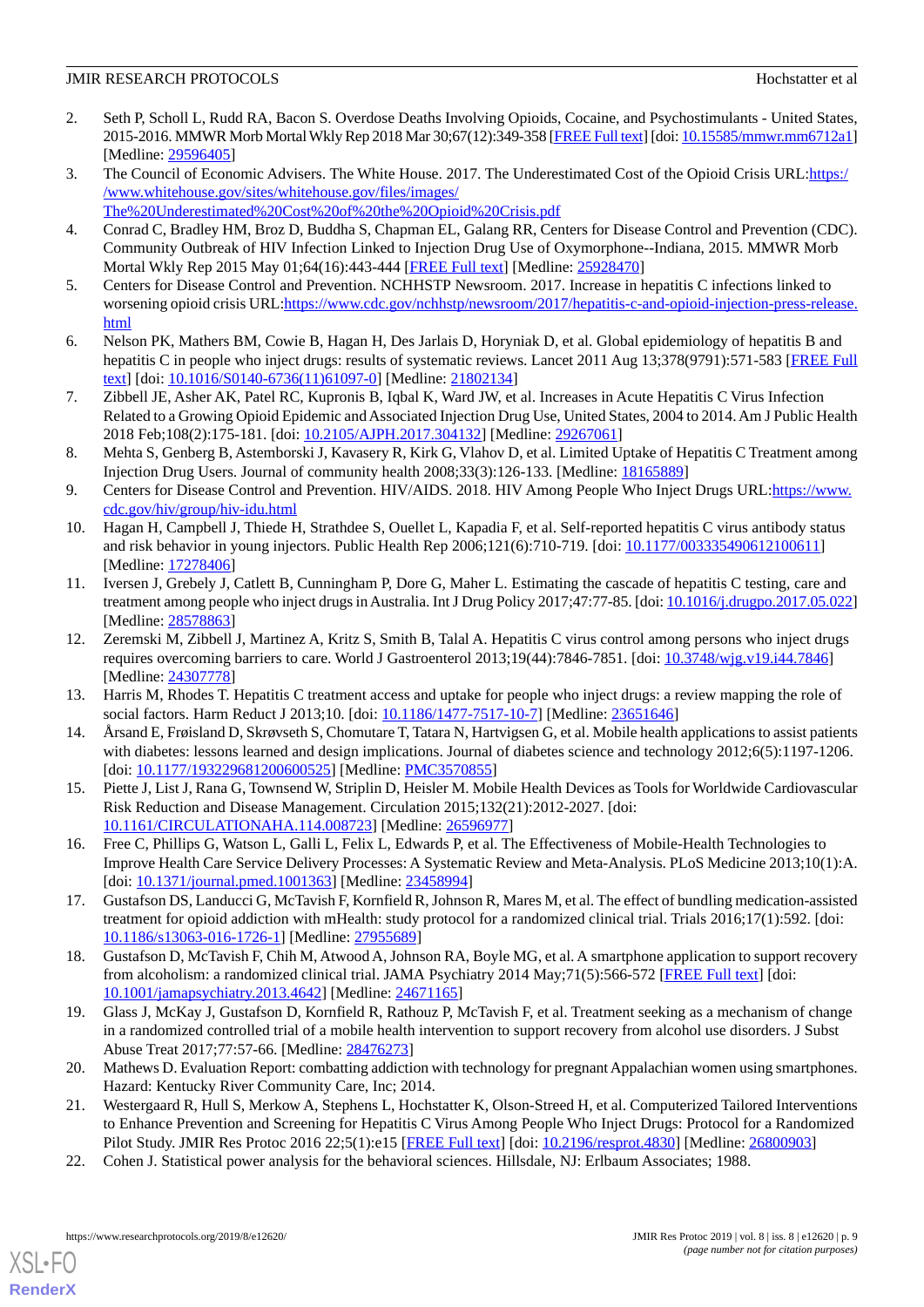- 23. McKay J, Lynch K, Shepard D, Ratichek S, Morrison R, Koppenhaver J, et al. The effectiveness of telephone-based continuing care in the clinical management of alcohol and cocaine use disorders: 12-month outcomes. J Consult Clin Psychol 2004 Dec;72(6):967-979. [doi: [10.1037/0022-006X.72.6.967](http://dx.doi.org/10.1037/0022-006X.72.6.967)] [Medline: [15612844](http://www.ncbi.nlm.nih.gov/entrez/query.fcgi?cmd=Retrieve&db=PubMed&list_uids=15612844&dopt=Abstract)]
- <span id="page-9-0"></span>24. Hedeker D, Gibbons R, Waternaux C. Sample Size Estimation for Longitudinal Designs with Attrition: Comparing Time-Related Contrasts Between Two Groups. Journal of Educational and Behavioral Statistics 2016 Aug 26;24(1):70-93. [doi: [10.3102/10769986024001070](http://dx.doi.org/10.3102/10769986024001070)]
- <span id="page-9-2"></span><span id="page-9-1"></span>25. Ryan R, Deci E. Self-determination theory and the facilitation of intrinsic motivation, social development, and well-being. Am Psychol 2000 Jan; 55(1): 68-78. [Medline: [11392867\]](http://www.ncbi.nlm.nih.gov/entrez/query.fcgi?cmd=Retrieve&db=PubMed&list_uids=11392867&dopt=Abstract)
- <span id="page-9-3"></span>26. Viner K, Kuncio D, Newbern E, Johnson C. The continuum of hepatitis C testing and care. Hepatology 2015 Mar;61(3):783-789. [doi: [10.1002/hep.27584](http://dx.doi.org/10.1002/hep.27584)] [Medline: [25348499](http://www.ncbi.nlm.nih.gov/entrez/query.fcgi?cmd=Retrieve&db=PubMed&list_uids=25348499&dopt=Abstract)]
- 27. O'Brien S, Day C, Black E, Dolan K. Injecting drug users' understanding of hepatitis C. Addict Behav 2008 Dec;33(12):1602-1605. [doi: [10.1016/j.addbeh.2008.07.005](http://dx.doi.org/10.1016/j.addbeh.2008.07.005)] [Medline: [18762384](http://www.ncbi.nlm.nih.gov/entrez/query.fcgi?cmd=Retrieve&db=PubMed&list_uids=18762384&dopt=Abstract)]
- <span id="page-9-4"></span>28. Dhopesh V, Taylor K, Burke W. Survey of hepatitis B and C in addiction treatment unit. Am J Drug Alcohol Abuse 2000 Nov;26(4):703-707. [Medline: [11097200](http://www.ncbi.nlm.nih.gov/entrez/query.fcgi?cmd=Retrieve&db=PubMed&list_uids=11097200&dopt=Abstract)]
- <span id="page-9-5"></span>29. Stein M, Maksad J, Clarke J. Hepatitis C disease among injection drug users: knowledge, perceived risk and willingness to receive treatment. Drug Alcohol Depend 2001 Feb 01;61(3):211-215. [Medline: [11164684\]](http://www.ncbi.nlm.nih.gov/entrez/query.fcgi?cmd=Retrieve&db=PubMed&list_uids=11164684&dopt=Abstract)
- 30. Lee H, Koopmeiners J, McHugh J, Raveis V, Ahluwalia J. mHealth Pilot Study: Text Messaging Intervention to Promote HPV Vaccination. Am J Health Behav 2016 Jan;40(1):67-76 [\[FREE Full text\]](http://europepmc.org/abstract/MED/26685815) [doi: [10.5993/AJHB.40.1.8\]](http://dx.doi.org/10.5993/AJHB.40.1.8) [Medline: [26685815](http://www.ncbi.nlm.nih.gov/entrez/query.fcgi?cmd=Retrieve&db=PubMed&list_uids=26685815&dopt=Abstract)]
- <span id="page-9-6"></span>31. Patel A, Stern L, Unger Z, Debevec E, Roston A, Hanover R, et al. Staying on track: a cluster randomized controlled trial of automated reminders aimed at increasing human papillomavirus vaccine completion. Vaccine 2014 May 01;32(21):2428-2433. [doi: [10.1016/j.vaccine.2014.02.095\]](http://dx.doi.org/10.1016/j.vaccine.2014.02.095) [Medline: [24631099\]](http://www.ncbi.nlm.nih.gov/entrez/query.fcgi?cmd=Retrieve&db=PubMed&list_uids=24631099&dopt=Abstract)
- <span id="page-9-7"></span>32. Morris J, Wang W, Wang L, Peddecord K, Sawyer M. Comparison of reminder methods in selected adolescents with records in an immunization registry. J Adolesc Health 2015 May;56(5 Suppl):S27-S32. [doi: [10.1016/j.jadohealth.2015.01.010](http://dx.doi.org/10.1016/j.jadohealth.2015.01.010)] [Medline: [25863551](http://www.ncbi.nlm.nih.gov/entrez/query.fcgi?cmd=Retrieve&db=PubMed&list_uids=25863551&dopt=Abstract)]
- 33. Ingersoll K, Dillingham R, Hettema J, Conaway M, Freeman J, Reynolds G, et al. Pilot RCT of bidirectional text messaging for ART adherence among nonurban substance users with HIV. Health Psychol 2015 Dec;34S:1305-1315 [[FREE Full text](http://europepmc.org/abstract/MED/26651472)] [doi: [10.1037/hea0000295](http://dx.doi.org/10.1037/hea0000295)] [Medline: [26651472\]](http://www.ncbi.nlm.nih.gov/entrez/query.fcgi?cmd=Retrieve&db=PubMed&list_uids=26651472&dopt=Abstract)
- <span id="page-9-8"></span>34. de Tolly K, Skinner D, Nembaware V, Benjamin P. Investigation into the use of short message services to expand uptake of human immunodeficiency virus testing, and whether content and dosage have impact. Telemed J E Health 2012;18(1):18-23. [doi: [10.1089/tmj.2011.0058](http://dx.doi.org/10.1089/tmj.2011.0058)] [Medline: [22150712\]](http://www.ncbi.nlm.nih.gov/entrez/query.fcgi?cmd=Retrieve&db=PubMed&list_uids=22150712&dopt=Abstract)
- <span id="page-9-9"></span>35. Mugo P, Wahome E, Gichuru E, Mwashigadi G, Thiong'o A, Prins H, et al. Effect of Text Message, Phone Call, and In-Person Appointment Reminders on Uptake of Repeat HIV Testing among Outpatients Screened for Acute HIV Infection in Kenya: A Randomized Controlled Trial. PLoS One 2016;11(4):e0153612 [[FREE Full text\]](http://dx.plos.org/10.1371/journal.pone.0153612) [doi: [10.1371/journal.pone.0153612\]](http://dx.doi.org/10.1371/journal.pone.0153612) [Medline: [27077745](http://www.ncbi.nlm.nih.gov/entrez/query.fcgi?cmd=Retrieve&db=PubMed&list_uids=27077745&dopt=Abstract)]
- <span id="page-9-11"></span><span id="page-9-10"></span>36. Lim M, Hocking J, Aitken C, Fairley C, Jordan L, Lewis J, et al. Impact of text and email messaging on the sexual health of young people: a randomised controlled trial. J Epidemiol Community Health 2012 Jan;66(1):69-74. [doi: [10.1136/jech.2009.100396\]](http://dx.doi.org/10.1136/jech.2009.100396) [Medline: [21415232](http://www.ncbi.nlm.nih.gov/entrez/query.fcgi?cmd=Retrieve&db=PubMed&list_uids=21415232&dopt=Abstract)]
- <span id="page-9-12"></span>37. Bigna J, Noubiap J, Kouanfack C, Plottel C, Koulla-Shiro S. Effect of mobile phone reminders on follow-up medical care of children exposed to or infected with HIV in Cameroon (MORE CARE): a multicentre, single-blind, factorial, randomised controlled trial. Lancet Infect Dis 2014 Jul;14(7):600-608. [doi: [10.1016/S1473-3099\(14\)70741-8\]](http://dx.doi.org/10.1016/S1473-3099(14)70741-8) [Medline: [24932893\]](http://www.ncbi.nlm.nih.gov/entrez/query.fcgi?cmd=Retrieve&db=PubMed&list_uids=24932893&dopt=Abstract)
- 38. Joseph Davey D, Nhavoto J, Augusto O, Ponce W, Traca D, Nguimfack A, et al. SMSaúde: Evaluating Mobile Phone Text Reminders to Improve Retention in HIV Care for Patients on Antiretroviral Therapy in Mozambique. J Acquir Immune Defic Syndr 2016 Oct 01;73(2):e23-e30 [\[FREE Full text](http://europepmc.org/abstract/MED/27632147)] [doi: [10.1097/QAI.0000000000001115](http://dx.doi.org/10.1097/QAI.0000000000001115)] [Medline: [27632147](http://www.ncbi.nlm.nih.gov/entrez/query.fcgi?cmd=Retrieve&db=PubMed&list_uids=27632147&dopt=Abstract)]
- <span id="page-9-13"></span>39. Kaplan J, Marek H, Arya M. Patients'Attitudes Towards Text Messages about HIV and Hepatitis C Screening. JournalMTM 2018 Oct;7(2):51-54. [doi: [10.7309/jmtm.7.2.7](http://dx.doi.org/10.7309/jmtm.7.2.7)]
- <span id="page-9-14"></span>40. Gold J, Lim M, Hellard M, Hocking J, Keogh L. What's in a message? Delivering sexual health promotion to young people in Australia via text messaging. BMC Public Health 2010 Dec 29;10:792-792 [\[FREE Full text\]](https://bmcpublichealth.biomedcentral.com/articles/10.1186/1471-2458-10-792) [doi: [10.1186/1471-2458-10-792\]](http://dx.doi.org/10.1186/1471-2458-10-792) [Medline: [21190584\]](http://www.ncbi.nlm.nih.gov/entrez/query.fcgi?cmd=Retrieve&db=PubMed&list_uids=21190584&dopt=Abstract)
- <span id="page-9-15"></span>41. Perry R, Kayekjian K, Braun R, Cantu M, Sheoran B, Chung P. Adolescents' perspectives on the use of a text messaging service for preventive sexual health promotion. J Adolesc Health 2012 Sep;51(3):220-225. [doi: [10.1016/j.jadohealth.2011.11.012](http://dx.doi.org/10.1016/j.jadohealth.2011.11.012)] [Medline: [22921131](http://www.ncbi.nlm.nih.gov/entrez/query.fcgi?cmd=Retrieve&db=PubMed&list_uids=22921131&dopt=Abstract)]
- 42. Smith B, Morgan R, Beckett G, Falck-Ytter Y, Holtzman D, Ward J. Hepatitis C virus testing of persons born during 1945-1965: recommendations from the Centers for Disease Control and Prevention. Ann Intern Med 2012 Dec 04;157(11):817-822 [[FREE Full text](http://europepmc.org/abstract/MED/22910836)] [doi: [10.7326/0003-4819-157-9-201211060-00529](http://dx.doi.org/10.7326/0003-4819-157-9-201211060-00529)] [Medline: [22910836](http://www.ncbi.nlm.nih.gov/entrez/query.fcgi?cmd=Retrieve&db=PubMed&list_uids=22910836&dopt=Abstract)]
- 43. Simoni J, Nelson K, Franks J, Yard S, Lehavot K. Are peer interventions for HIV efficacious? A systematic review. AIDS Behav 2011 Nov;15(8):1589-1595 [\[FREE Full text\]](http://europepmc.org/abstract/MED/21598034) [doi: [10.1007/s10461-011-9963-5](http://dx.doi.org/10.1007/s10461-011-9963-5)] [Medline: [21598034\]](http://www.ncbi.nlm.nih.gov/entrez/query.fcgi?cmd=Retrieve&db=PubMed&list_uids=21598034&dopt=Abstract)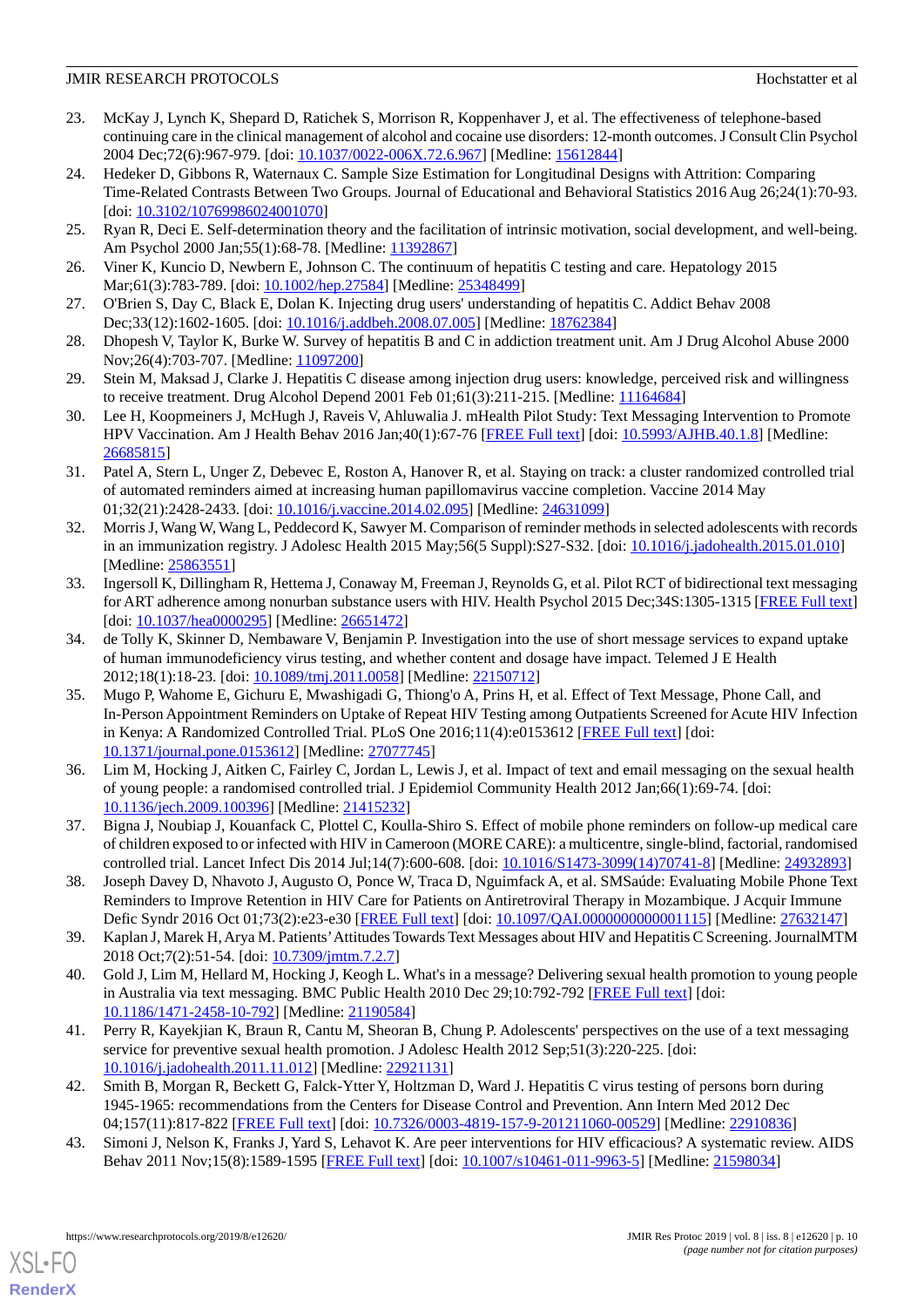- 44. Go V, Frangakis C, Le Minh N, Latkin C, Ha T, Mo T, et al. Effects of an HIV peer prevention intervention on sexual and injecting risk behaviors among injecting drug users and their risk partners in Thai Nguyen, Vietnam: a randomized controlled trial. Soc Sci Med 2013 Nov;96:154-164 [[FREE Full text\]](http://europepmc.org/abstract/MED/24034963) [doi: [10.1016/j.socscimed.2013.07.006\]](http://dx.doi.org/10.1016/j.socscimed.2013.07.006) [Medline: [24034963\]](http://www.ncbi.nlm.nih.gov/entrez/query.fcgi?cmd=Retrieve&db=PubMed&list_uids=24034963&dopt=Abstract)
- <span id="page-10-0"></span>45. Jain B, Krishnan S, Ramesh S, Sabarwal S, Garg V, Dhingra N. Effect of peer-led outreach activities on injecting risk behavior among male drug users in Haryana, India. Harm Reduct J 2014 Feb 04;11:3 [[FREE Full text](https://harmreductionjournal.biomedcentral.com/articles/10.1186/1477-7517-11-3)] [doi: [10.1186/1477-7517-11-3\]](http://dx.doi.org/10.1186/1477-7517-11-3) [Medline: [24495379\]](http://www.ncbi.nlm.nih.gov/entrez/query.fcgi?cmd=Retrieve&db=PubMed&list_uids=24495379&dopt=Abstract)
- <span id="page-10-1"></span>46. Batchelder A, Cockerham-Colas L, Peyser D, Reynoso S, Soloway I, Litwin A. Perceived benefits of the hepatitis C peer educators: a qualitative investigation. Harm Reduct J 2017 Dec 29;14(1):67-67 [\[FREE Full text\]](https://harmreductionjournal.biomedcentral.com/articles/10.1186/s12954-017-0192-8) [doi: [10.1186/s12954-017-0192-8\]](http://dx.doi.org/10.1186/s12954-017-0192-8) [Medline: [28962652](http://www.ncbi.nlm.nih.gov/entrez/query.fcgi?cmd=Retrieve&db=PubMed&list_uids=28962652&dopt=Abstract)]
- <span id="page-10-3"></span><span id="page-10-2"></span>47. Crawford S, Bath N. Peer support models for people with a history of injecting drug use undertaking assessment and treatment for hepatitis C virus infection. Clin Infect Dis 2013 Aug;57 Suppl 2:S75-S79. [doi: [10.1093/cid/cit297](http://dx.doi.org/10.1093/cid/cit297)] [Medline: [23884070](http://www.ncbi.nlm.nih.gov/entrez/query.fcgi?cmd=Retrieve&db=PubMed&list_uids=23884070&dopt=Abstract)]
- <span id="page-10-4"></span>48. Nelson K, Young K, Chapman H. Examining the performance of the brief addiction monitor. J Subst Abuse Treat 2014 Apr;46(4):472-481. [doi: [10.1016/j.jsat.2013.07.002\]](http://dx.doi.org/10.1016/j.jsat.2013.07.002) [Medline: [24462246\]](http://www.ncbi.nlm.nih.gov/entrez/query.fcgi?cmd=Retrieve&db=PubMed&list_uids=24462246&dopt=Abstract)
- <span id="page-10-5"></span>49. Substance AAMHSA(. Medication-Assisted Treatment for Opioid Addiction in Opioid Treatment Programs: A Treatment Improvement Protocol (TIP) Series 43. Rockville, MD: U.S. Department of Health and Human Services; 2005.
- <span id="page-10-6"></span>50. Lord S, Moore S, Ramsey A, Dinauer S, Johnson K. Implementation of a Substance Use Recovery Support Mobile Phone App in Community Settings: Qualitative Study of Clinician and Staff Perspectives of Facilitators and Barriers. JMIR Ment Health 2016 Jun 28;3(2):e24 [\[FREE Full text\]](http://mental.jmir.org/2016/2/e24/) [doi: [10.2196/mental.4927\]](http://dx.doi.org/10.2196/mental.4927) [Medline: [27352884\]](http://www.ncbi.nlm.nih.gov/entrez/query.fcgi?cmd=Retrieve&db=PubMed&list_uids=27352884&dopt=Abstract)
- <span id="page-10-7"></span>51. National Viral Hepatitis Roundtable, Center for Health Law and Policy Innovation. Hepatitis C: The State of Medicaid Access. 2017 National Summary Report URL[:https://www.chlpi.org/wp-content/uploads/2013/12/](https://www.chlpi.org/wp-content/uploads/2013/12/State-of-HepC_2017_FINAL.pdf) [State-of-HepC\\_2017\\_FINAL.pdf](https://www.chlpi.org/wp-content/uploads/2013/12/State-of-HepC_2017_FINAL.pdf)
- <span id="page-10-8"></span>52. Walley A, White M, Kushel M, Song Y, Tulsky J. Knowledge of and interest in hepatitis C treatment at a methadone clinic. J Subst Abuse Treat 2005 Mar;28(2):181-187. [doi: [10.1016/j.jsat.2004.12.004](http://dx.doi.org/10.1016/j.jsat.2004.12.004)] [Medline: [15780548\]](http://www.ncbi.nlm.nih.gov/entrez/query.fcgi?cmd=Retrieve&db=PubMed&list_uids=15780548&dopt=Abstract)
- <span id="page-10-9"></span>53. Hochstatter K, Hull S, Stockman L, Stephens L, Olson-Streed H, Ehlenbach W, et al. Using database linkages to monitor the continuum of care for hepatitis C virus among syringe exchange clients: Experience from a pilot intervention. Int J Drug Policy 2017 Dec;42:22-25 [[FREE Full text](http://europepmc.org/abstract/MED/28126684)] [doi: [10.1016/j.drugpo.2016.12.006\]](http://dx.doi.org/10.1016/j.drugpo.2016.12.006) [Medline: [28126684\]](http://www.ncbi.nlm.nih.gov/entrez/query.fcgi?cmd=Retrieve&db=PubMed&list_uids=28126684&dopt=Abstract)
- <span id="page-10-10"></span>54. Yehia B, Schranz A, Umscheid C, Lo Re V. The treatment cascade for chronic hepatitis C virus infection in the United States: a systematic review and meta-analysis. PLoS One 2014;9(7):e101554-e101554 [[FREE Full text](http://dx.plos.org/10.1371/journal.pone.0101554)] [doi: [10.1371/journal.pone.0101554\]](http://dx.doi.org/10.1371/journal.pone.0101554) [Medline: [24988388](http://www.ncbi.nlm.nih.gov/entrez/query.fcgi?cmd=Retrieve&db=PubMed&list_uids=24988388&dopt=Abstract)]
- 55. Israel S, Moffitt T. Assessing conscientious personality in primary care: an opportunity for prevention and health promotion. Dev Psychol 2014 May;50(5):1475-1477 [[FREE Full text](http://europepmc.org/abstract/MED/24773110)] [doi: [10.1037/a0036113](http://dx.doi.org/10.1037/a0036113)] [Medline: [24773110\]](http://www.ncbi.nlm.nih.gov/entrez/query.fcgi?cmd=Retrieve&db=PubMed&list_uids=24773110&dopt=Abstract)

# **Abbreviations**

**Ab:** antibody

**A-CHESS:** Addiction-Comprehensive Health Enhancement Support System

**BAM:** brief addiction monitor

- **CDC:** Centers for Disease Control and Prevention
- **HCV:** hepatitis C virus
- **MAT:** medication assisted treatment
- **RCT:** randomized controlled trial
- **STI:** sexually transmitted infection

*Edited by G Eysenbach; submitted 30.10.18; peer-reviewed by H Guarino, M Nomali, E Hermes, A Ramsey; comments to author 26.02.19; revised version received 23.04.19; accepted 18.06.19; published 01.08.19*

*Hochstatter KR, Gustafson Sr DH, Landucci G, Pe-Romashko K, Maus A, Shah DV, Taylor QA, Gill EK, Miller R, Krechel S, Westergaard RP*

*A Mobile Health Intervention to Improve Hepatitis C Outcomes Among People With Opioid Use Disorder: Protocol for a Randomized Controlled Trial*

*JMIR Res Protoc 2019;8(8):e12620 URL: <https://www.researchprotocols.org/2019/8/e12620/>*

*doi: [10.2196/12620](http://dx.doi.org/10.2196/12620)*

*PMID: [31373273](http://www.ncbi.nlm.nih.gov/entrez/query.fcgi?cmd=Retrieve&db=PubMed&list_uids=31373273&dopt=Abstract)*

*Please cite as:*